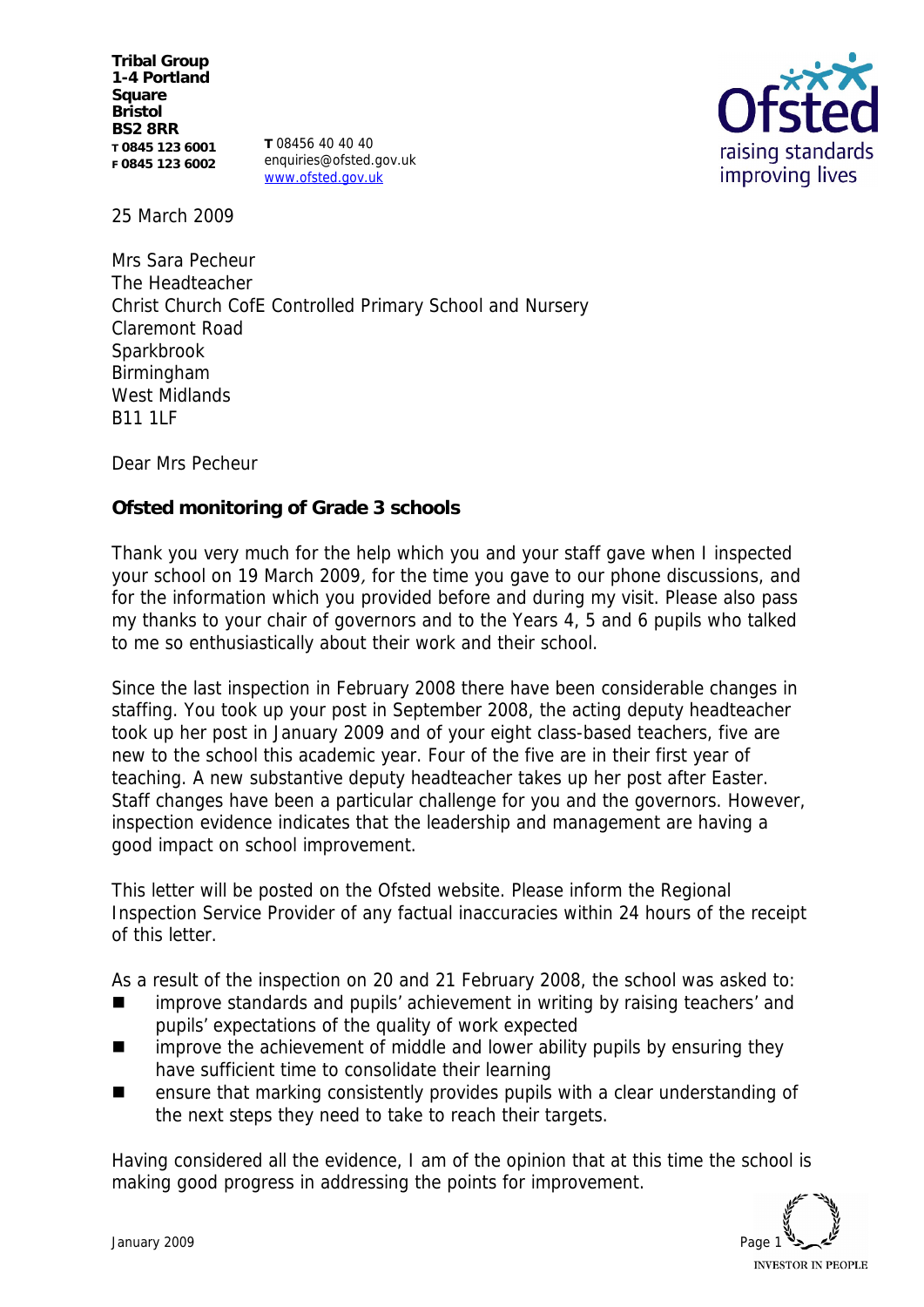

The inspection also looked closely at the achievement and standards of pupils at the school. In 2008, standards fell at Key Stage 1 and were significantly below average. The school has responded very effectively to this and this year's Year 2, whilst currently performing slightly below average, are on track to achieve average standards by the end of the summer term 2009. Standards in national tests at the end of Key Stage 2 improved in English and science but fell in mathematics last year. The school's rigorous tracking of pupils' progress in both key stages, including the half termly pupil progress meetings, have focused all staff very effectively on what needs to be done to ensure all pupils achieve as well as they possibly can. The good teaching and work in pupils' books seen during the inspection bear out the fact that standards are currently rising. Pupils are achieving well and are making good progress. There is also a very strong work ethic amongst the pupils, and all those I spoke to knew what level they are working at and are determined to improve on this by the end of the summer term. The school's leadership team and governors have responded well to these positive indicators because the school's Key Stage 2 targets have been revised upwards and this has added further and appropriate challenge.

Both teachers and pupils currently have very high expectations for achievement in writing. As one Year 6 pupil said, 'You've got to believe you can do it and you will.' Although the majority of pupils enter the school with English as an additional language, the school does not regard this as a reason to prevent pupils achieving above average standards in writing. Teachers' good subject knowledge, carefully structured lessons, effective use of dialogue through talk partners and in groups alongside sheer enthusiasm have had a good impact on standards because pupils are highly motivated to do their best. Pupils' enjoyment and excitement about learning were evident in all lessons seen during the inspection. Middle and lower achievers are given good support, both by highly trained teaching assistants who are deployed well in lessons and through the effective booster classes run by the deputy headteacher. The pupils say this has helped them to be more confident about their ability to achieve and they have the time they need to fully understand new concepts and consolidate their learning. The school has also introduced pre-tutoring for new topics so that pupils who need additional support with language and learning can be introduced to new vocabulary before they begin the topic in class. The one-to-one tuition recently funded by the national strategies is also being used well to support those pupils eligible.

Teachers' marking has improved since the last inspection particularly in writing. Pupils like the two stars and a wish system as they are clear about what they have done well and how they can improve their work next time. However, this is not used consistently well in all classes or in all subjects, for example in mathematics. The school has recognised more work needs to be done to improve marking further, for example in giving pupils time in lessons to respond to teachers' written feedback and to ensure they understand the teachers' developmental comments. The use of success criteria so that pupils know how to achieve the learning objective of the lesson has been very successful. In the words of one Year 5 pupil, 'Success criteria tell you what to do step by step. They break it down for you!'